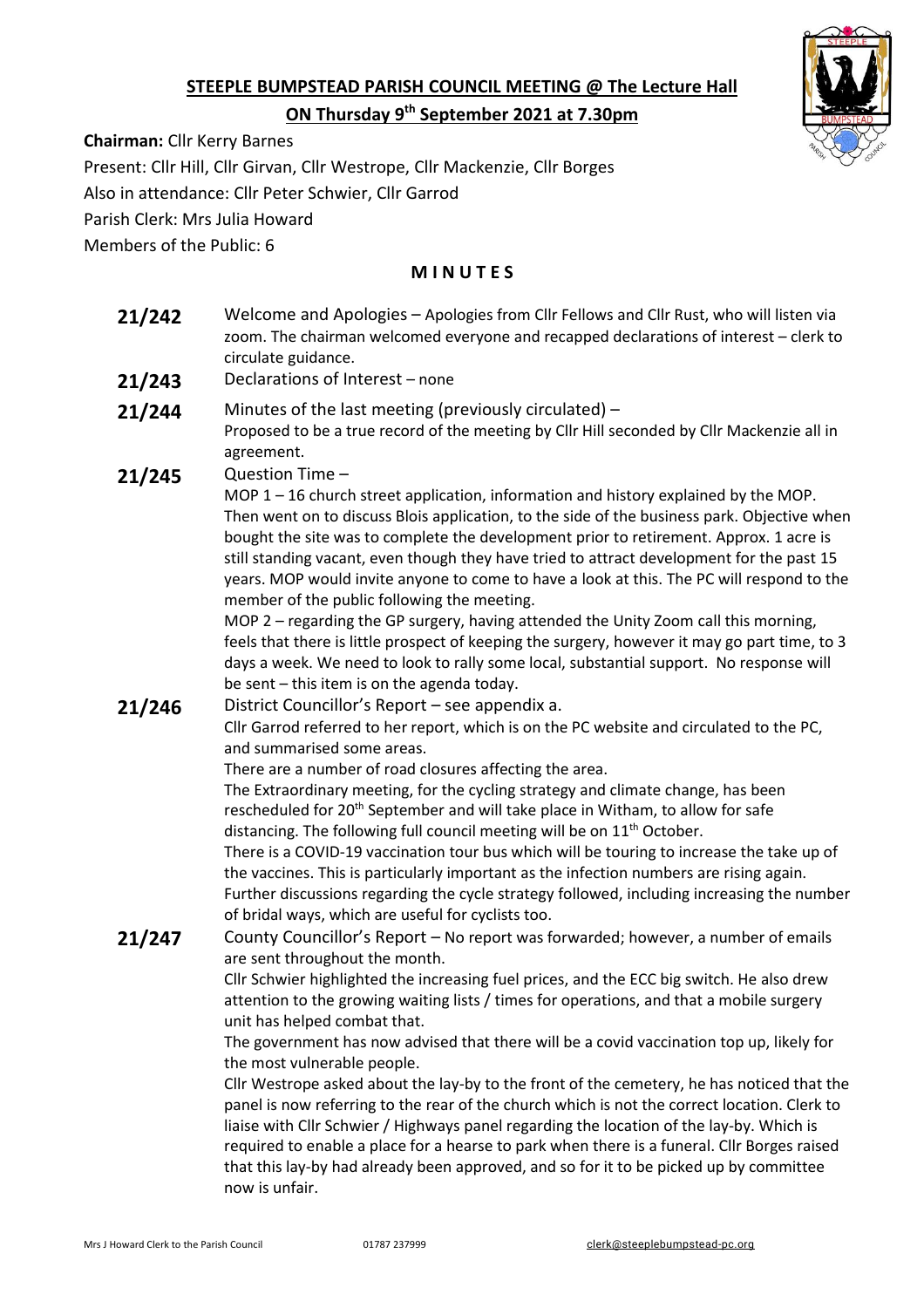- **21/248** Co-option / vacancy addressed after item 21/249. A co-option notice has been placed on the website and noticeboards, currently there one vacancy and there are 2 expressions of interest for this currently.
- **21/249** Village GP surgery proposal to close, **consultation until 11th October 2021** There have been two zoom calls and is a survey open. Discussion around contacting other parishes in the area and having a joined-up approach, contact our MP and ask for him to back us, raise support where possible and hold a separate meeting on this topic.

*The meeting was suspended by the chairman at 20.11*, who asked to clarify whether those outside of Steeple Bumpstead also received a letter. MOPs living outside of Steeple Bumpstead confirmed they did not receive letters. *The meeting resumed 20.12.* Further discussions around way to utilise the building for say 2 days a week, to reduce the rental impact on Unity to sway them to continue with the practice. Discussions continued around alternative clinical offerings.

The Chairman has proposed that PC has a working group of Councillors, to be led by Peter Hill, with Kerry and Ian Westrope. Cllr Hill to arrange a meeting and involve patient participation group and keep in touch with the County Councillor.

- **21/250** Yellow Book deadline 17<sup>th</sup> September this is now a vacant working group and so the clerk is to put this together this month, with a repeat of the article referring to the platinum jubilee.
- **21/251** Planning & Consultations *(applications received between now and the meeting date may also be discussed)*

ITEM 1. Applications and Decisions

21/02501/COUPA – Wildings Farm, Wildings Lane, Steeple Bumpstead – no objection.

21/02541/FUL - Land At 16 Church Street, Church Street, Steeple Bumpstead – no objection, however we would like to comment that there is a public right of way which is not referred to on the plans.

21/01624/OUT – Land north of Blois Road, Steeple Bumpstead – The PC has previously objected on the grounds that it would be a shame to lose employment land to housing. If the land is converted for housing, then the industrial site won't be able to increase in later years. Following the comments earlier, from the member of the public, the planning working group will review this application again.

57 North Street TPO – no need to comment

21/02381/HH 17 Queen Edith drive, extension – not yet reviewed by the planning group as it has come too late for this meeting.

ITEM 2. Neighbourhood Plan (standing Item) - The PC are applying for funding for technical support. The Chairman has been speaking to the funding team and is applying for more funding.

21/252 Finance and Administration

ITEM 1. Clerk's report (appendix b) – The Moot Hall Charity is to be added as a standing order payment.

Cllr Borges proposed to accept this as an accurate account and Cllr Westrope seconded, all in agreement.

ITEM 2. Bank Reconciliation – The reconciliation for April and May was completed. Three more months are prepared and Cllr Hill will audit them and return to the Clerk.

### 21/253 Event Planning (to update on progress/ status)

ITEM 1. Remembrance Day parade  $-14<sup>th</sup>$  November

Cllr Westrope will liaise about this and arrange for a wreath and crosses – clerk to raise a donation cheque for a wreath and crosses once confirmed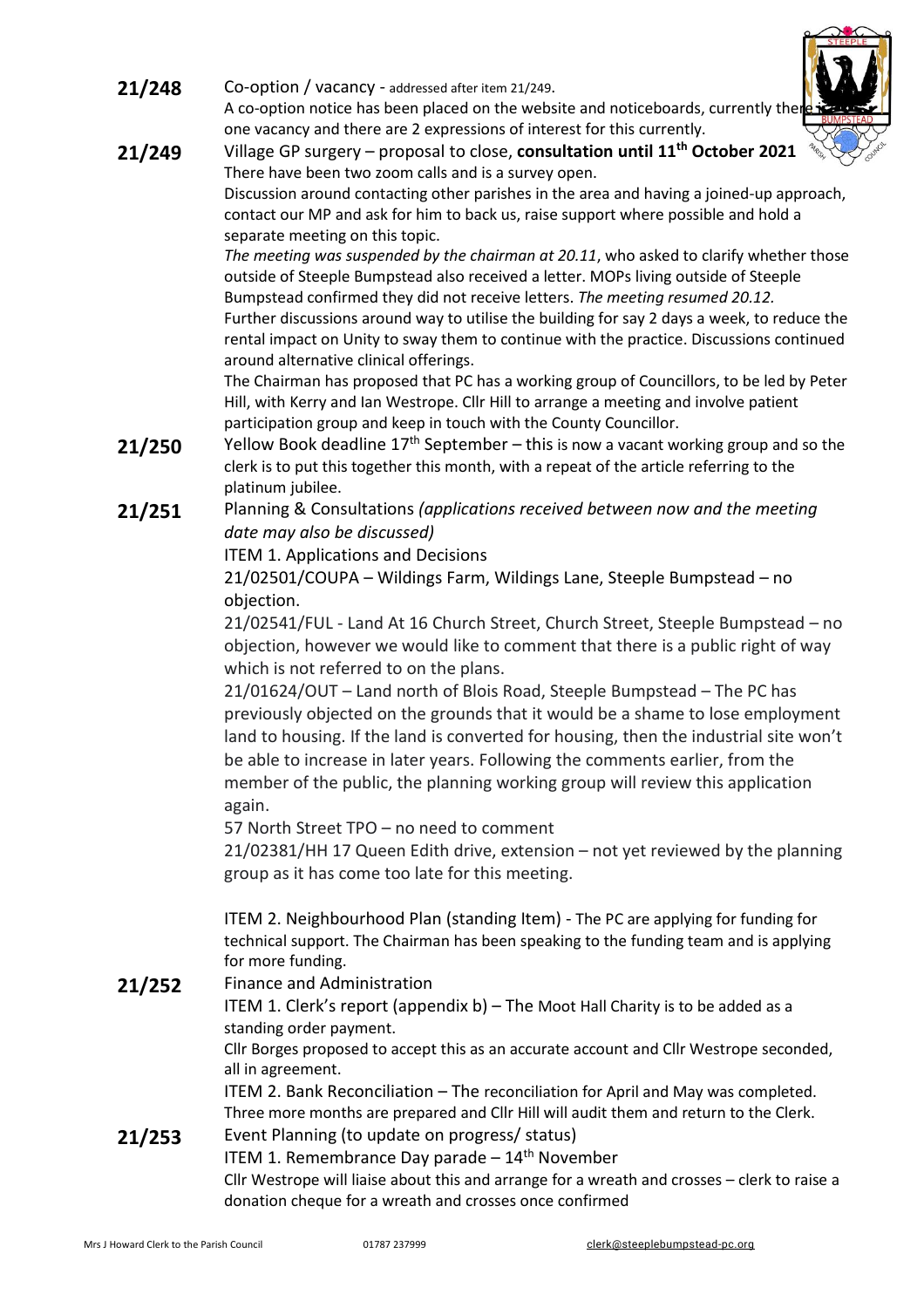

Steeple Bumpstead Neighbourhood network (SBNN) received a grant from the distriction councillor and has used some of the money running the group, and has some available which it has been agreed could be used for a village fun day, with the aim to reduce isolation and increase social networks. It will likely happen during the Platinum Jubilee 4 day weekend 2<sup>nd</sup> – 5<sup>th</sup> June 2022.

Platinum Jubilee – Cllr Mackenzie updated the PC that there is a group who are building and developing some plans, still looking for more volunteers. We will re-visit this item in October.

21/254 Highways and Footpaths – update on the Claywall bridge, has been inspected by ECC in April 2021, and there is no weight restriction.

> ITEM 1. Update on status of Footpath posts *Meeting suspended at 20.51 by the Chairman to allow Cllr Rust to speak*, however we could not hear him so the chairman summarised.

1. A map of all the posts that need replacing has been created

2. Highways have provided all the posts, signage and tools

3. Cllr Rust is required to attend a  $1<sup>st</sup>$  aid course, arranged by ECC Highways prior to being able to get a group together and progress this further

4. Cllr Rust aims to start on his own next month, whilst awaiting the training. Also, the broken footbridge between Smiths Green and Latchley's farm has been reported to highways (2711145) and currently is 'assigned to a team to schedule works' *Meeting resumed at 20.55*

ITEM 2. Highways Devolution – the Chairman read out his letter to highways and their response, regarding the proposed 68p per head to take on the responsibility would not be sufficient for the rural roadways of the village. The ability for the PC to be able to sufficiently procure a suitable provision with such low funding isn't realistic. Chairman will take this to BALC and seek a joint opposition to this.

## **21/255** Open Spaces

ITEM 1. Trees update – Humphrey's Meadow – The tree is due to be removed tomorrow morning. Humphrey's meadow will be closed to the Public until the job is completed. It is likely to be quite rotten but Treeworx will come back on Monday with the aim to retrieve and tidy up and then allow the public to come and take excess wood. Clerk to check, with the EALC, the status of the funding application for benches.

## **21/256** Information Sharing – items for future meetings / information only

Dance Network Association (DNA) which aims to bring forward dance on prescription, have an annual conference in Colchester

Cllr Hill - none, Cllr Westrope - none, Cllr Mackenzie – re: drug activity, there has been no further sightings but we're still being vigilant, Cllr Borges – none, Cllr Girvan – resigns from the role, and will leaving the village. We thank Sophia greatly for all her work and assistance.

Sue Bailey's funeral is next Friday, she was a fundamental part of the community and will be greatly missed.

- 21/257 Next Meeting Thursday 14<sup>th</sup> October 2021, 7.30pm venue tbc.
- **21/258** Meeting Closed at 9.13pm

Signed by the Chairman ………………………. Date …………………………………………………….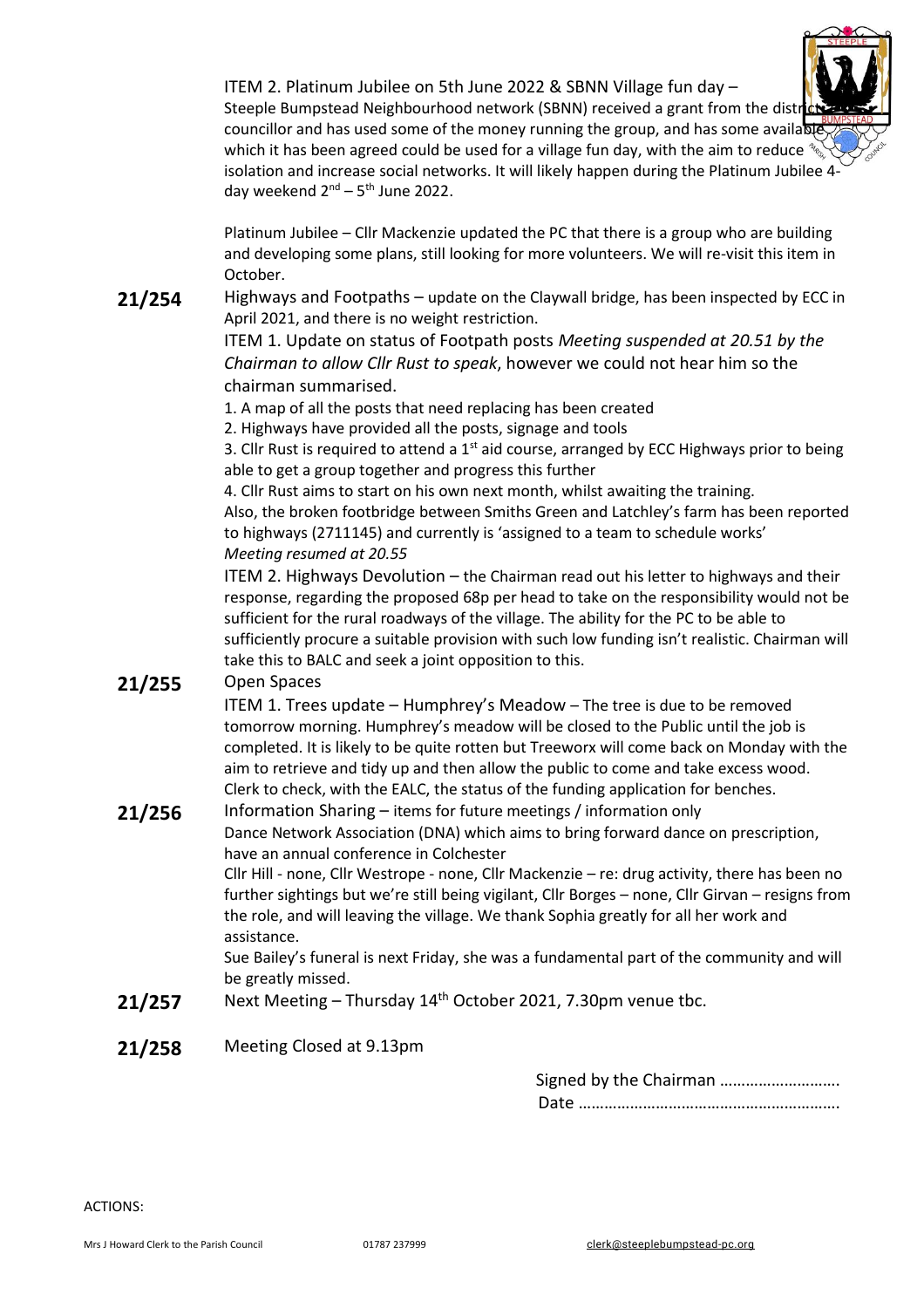| Action 1  | 21/242 Circulate guidance on Declarations of Interest                                                                                              | Clerk                                   |  |
|-----------|----------------------------------------------------------------------------------------------------------------------------------------------------|-----------------------------------------|--|
| Action 2  | 21/245 Planning working group to respond to Member of the Public                                                                                   | Chairman, Cllr Borges<br>& Cllr Fellows |  |
| Action 3  | 21/247 Liaise with Cllr Schwier re: location of the lay-by                                                                                         | Clerk / Cllr Borges                     |  |
| Action 4  | 21/249 - Arrange a meeting of the new working group for the GP surgery<br>consultation and include patient participation group members if possible | Cllr Hill                               |  |
| Action 5  | 21/250 - write and submit Yellow Book article                                                                                                      | Clerk                                   |  |
| Action 6  | 21/251 ITEM 1 - review application in light of further information from MOP                                                                        | Chairman, Cllr Borges<br>& Cllr Fellows |  |
| Action 7  | 21/251 ITEM 2 - Complete the application for additional funding                                                                                    | Chairman                                |  |
| Action 8  | 21/252 ITEM 2 - Audit Bank reconciliation                                                                                                          | Cllr Hill                               |  |
| Action 9  | 21/253 ITEM 1 - liaise re: parade and arrange wreath and crosses                                                                                   | Cllr Westrope                           |  |
| Action 10 | 21/254 ITEM 2 - discuss a group approach with BALC                                                                                                 | Chairman                                |  |
| Action 11 | 21/255 – check CIF application status, for benches                                                                                                 | Clerk                                   |  |

### Appendix a. District Councillor's report

#### District Councillor's Report September 2021 to Parish Councils (Clir. Diana Garrod - Bumpstead Ward)

01/09/21

#### **Temporary Road Traffic Orders**

Intended road closures:-

Eggshell Lane, Steeple Bumpstead on 7th September for 2 days - County Broadband fibre optic installation. Daw Street, Birdbrook on 13th September for 3 days - Anglian Water stop tap replacement. Kedington Road, Sturmer on 16<sup>th</sup> September for 5 days - ECC carriageway patching. Steeple Bumpstead Rd, Helions Bumpstead on 20<sup>th</sup> September for 7 days - County Broadband fibre optic broadband installation

#### **Extraordinary Meeting of Full Council 20/09/21**

The Council meeting scheduled for 20<sup>th</sup> September 2021 is arranged specifically to look at The Cycling Strategy and Climate Change. The agenda will be published on 10<sup>th</sup> September. There has been an increase in coronavirus cases since the relaxation of the Regulations and officers have consulted Public Health for guidance. Sufficient social distancing cannot be achieved at the Council Chamber in Causeway House and previously the Full Council meeting was held at Braintree Arts Theatre but this has ceased trading and is no longer available. Therefore the meeting 20<sup>th</sup> September will be held at the Rickstones Academy, Witham. It will not be possible to broadcast the meeting live. However, arrangements will be in place to capture an audio recording of the meeting. This will be uploaded to the Council's Website and YouTube as soon as possible after the meeting. The following Full Council meeting is scheduled for 11<sup>th</sup> October 2021.

#### **Steeple Bumpstead GP Services**

Letters dated 23rd August 2021 have been circulated from Suffolk GP Federation & Unity Healthcare concerning an engagement exercise seeking views on their proposal to close Steeple Bumpstead branch surgery. Two online events are being held to provide an opportunity for people to hear more information and the background to the proposal, and to ask questions. These will be held on Monday September 6th from 6.30pm to 7.30pm and on Thursday September 9th from 10.30am to 11.30am. Further information, including an online survey, Q&As and links to join the online events, is available via Unity's website: www.unityhealthhaverhill.org.uk

#### **A Selection of Local Crime**

In Week 33 criminal damage to a motor vehicle was reported in Bumpstead; the paintwork had been scratched to a black Audi whilst it was parked unattended. Whilst there were no crimes reported in the Bumpstead Ward in week 34, I was shocked to see three cases of black mail reported in the district. All related to indecent images or video with demands for money. There were also quite a few thefts of, or from motor vehicles and one case of theft of lead from a barn roof. Also, one case of criminal damage where a person has used a screwdriver to make multiple holes in a church door at Halstead.

#### **Covid-19 Vaccination Bus to Tour Essex**

A new Covid-19 vaccination bus is currently based at Lakeside shopping centre from 10am to 3pm for the next two weeks, offering the vaccine without the need for an appointment. The bus will then move to a new location in Essex. Anyone over the age of 16 can have the Covid-19 vaccine. If you haven't had it yet or you need your second dose, you can have either the AstraZeneca or Pfizer vaccine on the bus, at a time that suits you. Most existing vaccination centres in Essex also offer walk-in vaccination clinics (www.eput.nhs.uk/news-events). If you plan to attend, you must take your NHS and ID with proof of your age. Get vaccinated. It's the best way that you can protect yourself and your loved ones from serious illness.

Cllr. Diana Garrod District Councillor - Bumpstead Ward